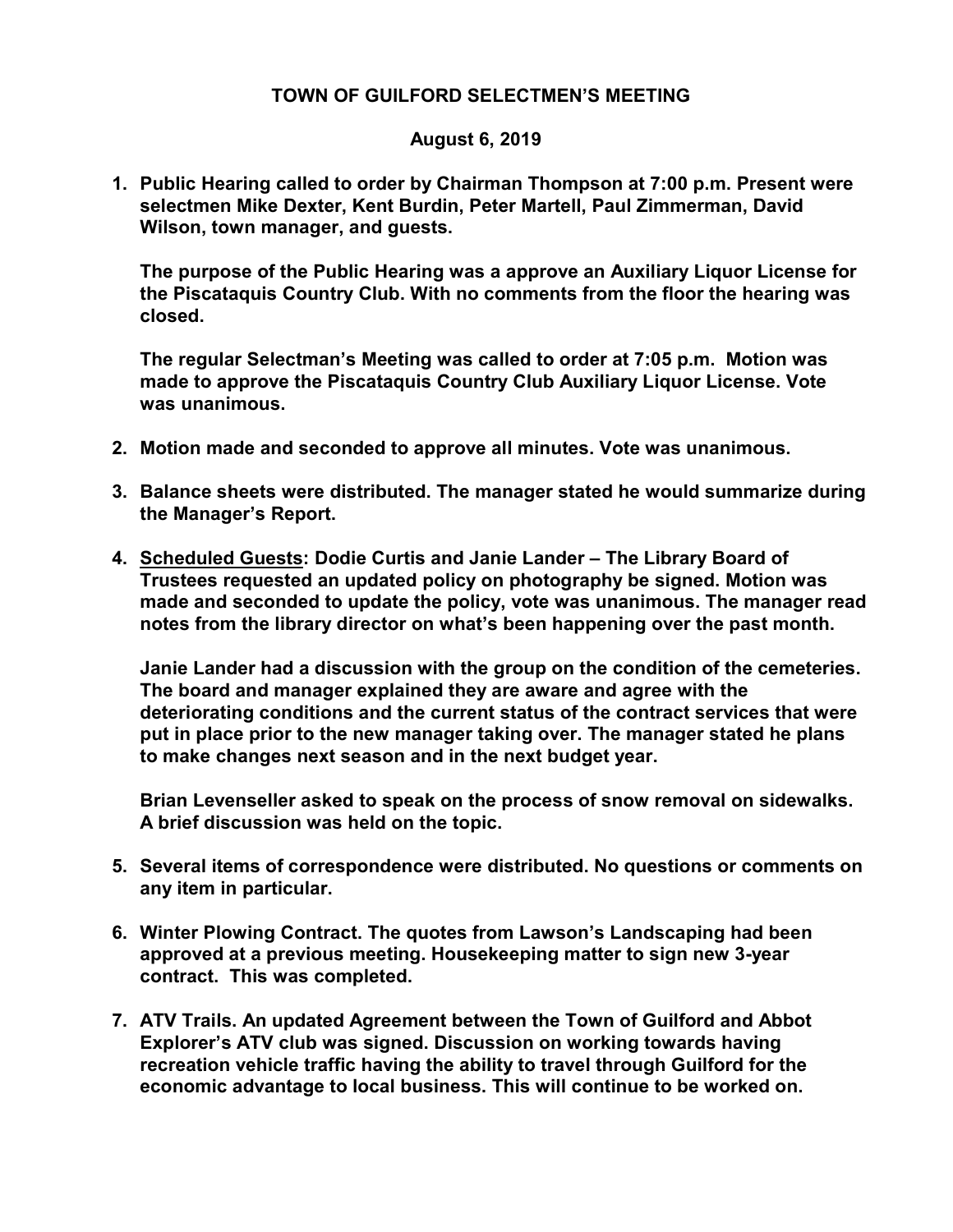- 8. Auditor's Recommendations. The manager distributed three draft policies. 1) Disbursement of Warrant Policy which is a policy the requires annual approval, 2) a Policy requiring all tax payments to be credited to the oldest outstanding balances and, 3) a new Undesignated Fund Balance and Comprehensive Capitol Account Policy. After discussion on all three motion was made and seconded to adopt all three policies per auditor's recommendations and for best practices. Vote was unanimous.
- 9. Issue of Board Co-Chair. Bill Thompson discussed with the group his desire to have the board appoint a co-chair in the event he was absent at any meeting. Nomination with second that Kent Burdin be appointed Select Board Co-Chair. Vote was unanimous.
- 10. Manager's Report. The manager discussed a request from the Recreation Director to consider allowing children within the program that have stood out to receive some sort of 'award' possibly in the form of a gift certificate. After brief discussion the consensus was that this would not fit the structure of a recreation program and that it wouldn't be appropriate to single out children for awards.

The manager made an announcement that the town clerk has made the decision to discontinue her employment with the town. The manager stated they wished her the best in her future endeavors. He also announced a temporary worker will be brought on through the hiring process.

The manager stated he had spoken to Paper Talks magazine who'll be running an article on Hardwood Products and were asking if the town wished to take out an ad. It was decided to take out a small ad in the upcoming edition and left the wording up to the manager.

The manager went over the expense reports noting that he and the treasurer have been working to utilize the TRIO system and noted the increased information for the board in the reports. He stated this continues to be a work in progress however they were nearing the format that they had set out to achieve.

The manager announced he will be taking this coming Friday off and the Wednesday hours of the town office will be 10:00 a.m. to 5:00 p.m. to accommodate employee appointments.

 $\frac{1}{2}$  ,  $\frac{1}{2}$  ,  $\frac{1}{2}$  ,  $\frac{1}{2}$  ,  $\frac{1}{2}$  ,  $\frac{1}{2}$  ,  $\frac{1}{2}$  ,  $\frac{1}{2}$  ,  $\frac{1}{2}$  ,  $\frac{1}{2}$  ,  $\frac{1}{2}$  ,  $\frac{1}{2}$  ,  $\frac{1}{2}$  ,  $\frac{1}{2}$  ,  $\frac{1}{2}$  ,  $\frac{1}{2}$  ,  $\frac{1}{2}$  ,  $\frac{1}{2}$  ,  $\frac{1$ 

- 11. Any Other Business There was none.
- 12. It was moved and seconded to adjourn at 8:15 p.m.

\_\_\_\_\_\_\_\_\_\_\_\_\_\_\_\_\_\_\_\_\_\_\_\_\_\_\_\_\_\_\_\_\_\_ Clerk